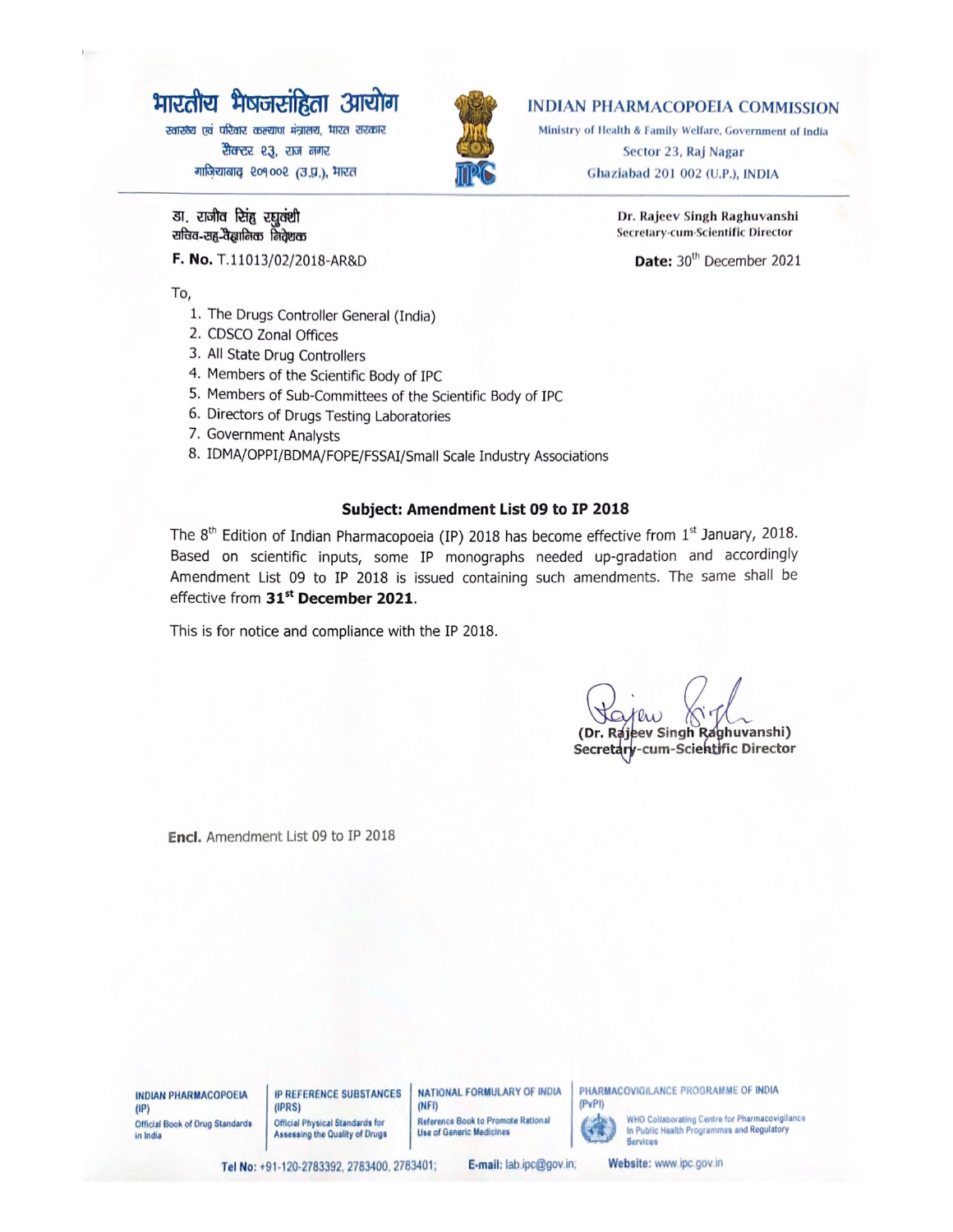### INDIAN PHARMACOPOEIA COMMISSION

### **2.4.26. Solubility**. Page 220

### **Dapoxetine Hydrochloride**. Page 228

Change **to**: Soluble in *methanol, acetonitrile, dichloromethane* and *water;* sparingly soluble in *isopropyl alcohol.*

### **Enoxaparin Sodium**. Page 231

Change **from**: Soluble in *ethanol*; sparingly soluble in *dichloromethane*; practically insoluble in *water*.

**to**: Freely soluble in *water.*

#### **Imatinib mesylate**. Page 235

Change **from**: Soluble in *water.*

**to**: Freely soluble in *water,* slightly soluble in *ethanol,* practically insoluble in *methylene chloride.*

**Neotame**. Line 2

Change **from**: soluble in *water.*

**to**: sparingly soluble in *water.*

## **Parenteral Preparations**. Page 1113

### **Powders for injection**. Page 1116

**Uniformity of content**. Line 4

Change **from**: 50 mg

**to**: 40 mg

## **Amphotericin B Injection**. Page 1237

Insert before **Tests**

### **Identification**

Dissolve a quantity of powder for injection containing 25 mg of Amphotericin B in 5 ml of *dimethyl sulphoxide*, add sufficient *methanol* to produce 50 ml, and dilute 2 ml to 200 ml with *methanol*. When examined in the range 300 nm to 450 nm (2.4.7), the resulting solution shows absorption maxima at about 362 nm, 381 nm, and 405 nm. The ratio of the absorbance at the maximum at about 362 nm to the absorbance at the maximum at about 381 nm, 0.5 to 0.6; the ratio of the absorbance at the maximum at about 381nm to the absorbance at the maximum at about 405 nm, about 0.9.

**Assay**. Para 2, line 1 and 2

Change **from**: *dimethylformamide*

**to**: *dimethylsulphoxide*

### **Ammonium Chloride**. Page 1225

### **Identification**

Change **from**: It gives the reactions of ammonium salts and of chlorides (2.3.1).

**to**: It gives the reactions of chlorides (2.3.1) and 10 ml of a 10 per cent w/v solution in *carbon dioxide-free water* gives reaction of ammonia salts (2.3.1).

### **Aspartame**. Page 1273

**pH**. Line 1

Change **from**: About 5.0, determine in a 0.8 per cent w/v solution.

**to**: 4.0 to 6.0, determine in a 0.8 per cent w/v solution.

## **Artemether and Lumefantrine Tablets**.

Page 4612

### **Identification**. Change **to**:

In the Assay, the principal peak in the chromatogram obtained with the test solution corresponds to the peak in the chromatogram obtained with the reference solution.

### **Dissolution**. Change **to**:

**Dissolution** (2.5.2)

*For Artemether —*

Apparatus No. 2 (Paddle),

Medium. 1000 ml of a buffer solution prepared by dissolving 1.4 g of *disodium hydrogen phosphate anhydrous* in 1000 ml of *water*, add 10 g of *sodium lauryl sulphate* and adjust the pH to 7.2 with *dilute hydrochloric acid,*

Speed and time.100 rpm and 60 minutes.

Withdraw a suitable volume of the medium and filter.

Determine by liquid chromatography (2.4.14).

*Test solution.* Use the filtrate, dilute if necessary, with the dissolution medium.

*Reference solution.* Dissolve 20 mg of *artemether IPRS* in 2 ml of *acetonitrile*, with the aid of ultrasound and dilute to 100.0 ml with the dissolution medium. Dilute 1.0 ml of the solution to 10.0 ml with the dissolution medium.

Chromatographic system

– a stainless steel column 25 cm x 4.6 mm packed with octadecylsilane bonded to porous silica (5 µm) (Such as Inertsil ODS-3V),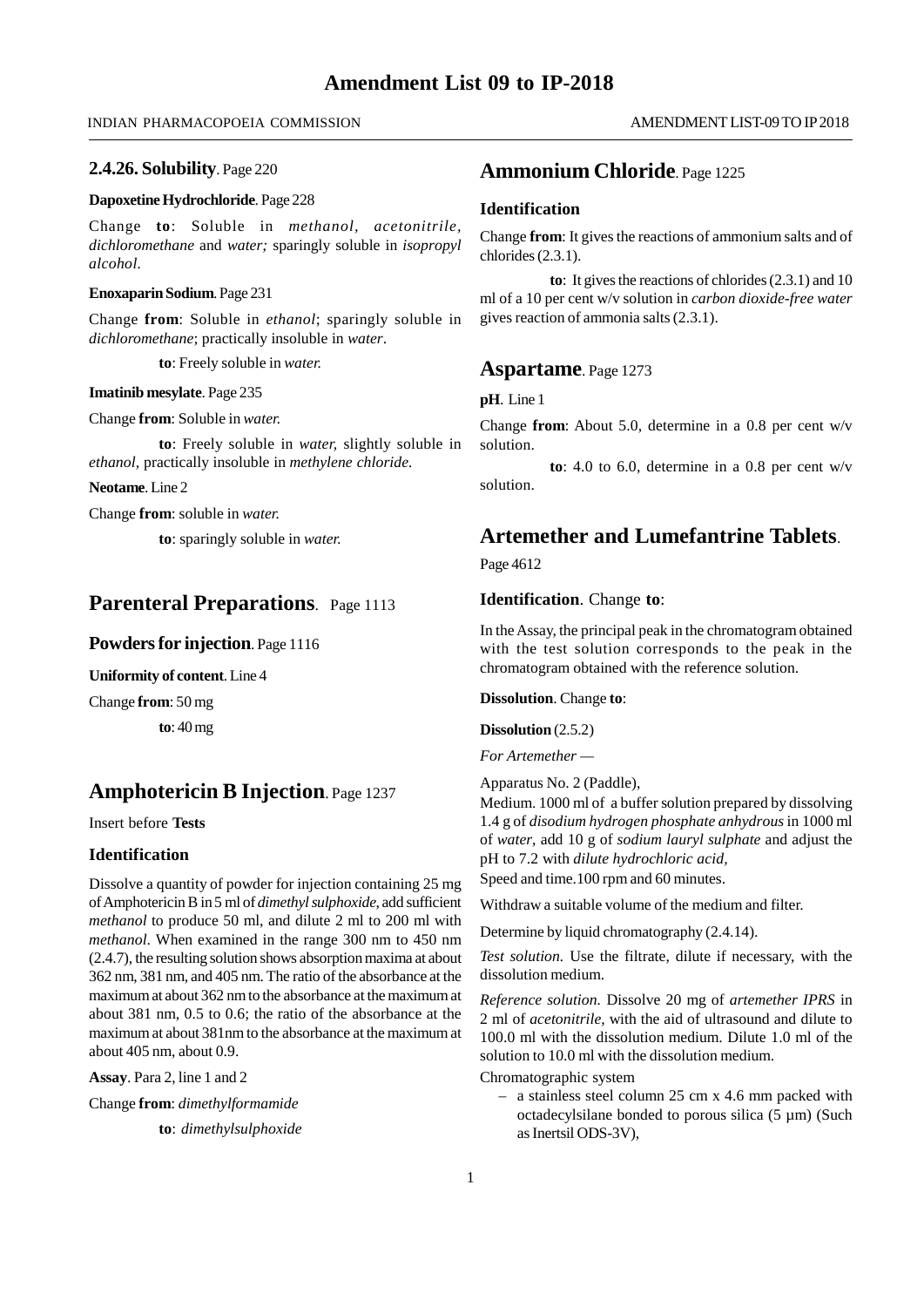- column temperatue:  $40^{\circ}$ ,
- sample temperature:  $10^{\circ}$ ,
- mobile phase: A. a buffer solution prepared by mixing 12 ml of*triethylamine* with 1000 ml of*water*, adjusted to pH 2.3 with *orthophosphoric acid,*

B. a mixture of 95 volumes of *acetonitrile* and 5 volumes of *water*,

- a gradient programme using the conditions given below,
- flow rate: 2.0 ml per minute,
- spectrophotometer set at 210 nm,
- $-$  injection volume: 100  $\mu$ l.

| Time<br>(in min.) | Mobile phase A<br>(per cent $v/v$ ) | Mobile phase B<br>(per cent $v/v$ ) | . <u>.</u><br>Assay |
|-------------------|-------------------------------------|-------------------------------------|---------------------|
| $\theta$          | 27                                  | 73                                  | <b>Buffe</b>        |
| 9                 | 30                                  | 70                                  | water               |
| 9.5               | 27                                  | 73                                  | Solve.              |
| 12.               | 77                                  | 73                                  | water,              |

Inject the reference solution. The test is not valid unless the relative standard deviation for replicate injections is not more than 3.0 per cent.

Inject the reference solution and the test solution.

Calculate the content of  $C_{16}H_{26}O_5$  in the medium.

Q. Not less than 60 per cent of the stated amount of  $C_{16}H_{26}O_5$ .

*For Lumefantrine —*

Apparatus No. 2 (Paddle),

Medium. 1000 ml of 2 per cent w/v solution of *benzalkonium chloride* in *0.1M hydrochloric acid,*

Speed and time. 100 rpm and 60 minutes.

Withdraw a suitable volume of the medium and filter.

Determine by liquid chromatography (2.4.14).

*Test solution.* Use the filtrate, dilute if necessary, with the dissolution medium.

*Reference solution.* A 0.12 per cent w/v solution of *lumefantrine IPRS* in the mobile phase. Dilute 1.0 ml of the solution to 10.0 ml with the dissolution medium.

Chromatographic system

- a stainless steel column 15 cm x 3.9 mm, packed with octadecylsilane bonded to porous silica  $(5 \mu m)$  (Such  $$ as Waters symmetry),
- sample temperature:  $10^{\circ}$ ,
- mobile phase: a mixture of 25 volumes of a buffer solution prepared by dissolving 5.65 g of *sodium-1 hexane sulphonate* and 2.75 g of *sodium dihydrogen phosphate monohydrate* in 800 ml of *water*, add 5.0 ml of *triethylamine* and adjust to pH 2.3 with *dilute orthophosphoric acid,* dilute to 1000 ml with *water* and 75 volumes of *acetonitrile*,
- flow rate: 1 ml per minute,
- spectrophotometer set at 380 nm,
- $-$  injection volume: 10 µl.

Inject the reference solution. The test is not valid unless he relative standard deviation for replicate injections is not more than 2.0 per cent.

Inject the reference solution and the test solution.

Calculate the content of  $C_{30}H_{32}Cl_3NO$  in the medium.

Q. Not less than 60 per cent of the stated amount of  $C_{30}H_{32}Cl_3NO.$ 

**Assay**. Change **to**:

**Assay**. Determine by liquid chromatography (2.4.14).

*Buffer solution.* Mix 12 ml of *triethylamine* with 1000 ml of *water*, adjusted to pH 2.3 with *orthophosphoric acid.*

*Solvent mixture.* Dilute 20 ml of the buffer solution*,* 6 ml of *water,* 20 ml of*isopropyl alcohol* to 100.0 ml with *acetonitrile.*

. *accetonitrile*. Dilute a suitable volume of the solution with *Test solution.* Transfer 5 intact tablets into 1000-ml volumetric flask, add 60 ml of *water*, 200 ml of *isopropyl alcohol* and dissolve with the aid of ultrasound for 15 minutes, add 200 ml of buffer solution and 400 ml of *acetonitrile*, dissolve with the aid of ultrasound for 45 minutes by maintaining water temperature of sonicator at 15° and dilute to volume with the solvent mixture to obtain the concentration similar to the reference solution.

*Reference solution.* A solution containing 0.01 per cent w/v of *artemether IPRS* and 0.06 per cent w/v of *lumefantrine IPRS* in the solvent mixture.

Chromatographic system

- a stainless steel column 25 cm x 4.6 mm packed with octadecylsilane bonded to porous silica  $(5 \mu m)$  (Such as Inertsil ODS-3V),
- column temperatue:  $40^{\circ}$ .
- sample temperature:  $10^{\circ}$ ,
- mobile phase: A. buffer solution*,*

B. a mixture of 95 volumes of *acetonitrile* and 5 volumes of *water*,

- a gradient programme using the conditions given below,
- flow rate: 2 ml per minute,
- spectrophotometer set at 210 nm for artemether and 380 nm for lumefantrine,
- injection volume:  $30 \mu$ l.

| Time<br>(in min.) | Mobile phase A<br>(per cent $v/v$ ) | Mobile phase B<br>(per cent $v/v$ ) |  |
|-------------------|-------------------------------------|-------------------------------------|--|
| 0                 | ŽΤ                                  | 73                                  |  |
| 9                 | 30                                  | 70                                  |  |
| 9.5               | 27                                  | 73                                  |  |
| 12                |                                     | 73                                  |  |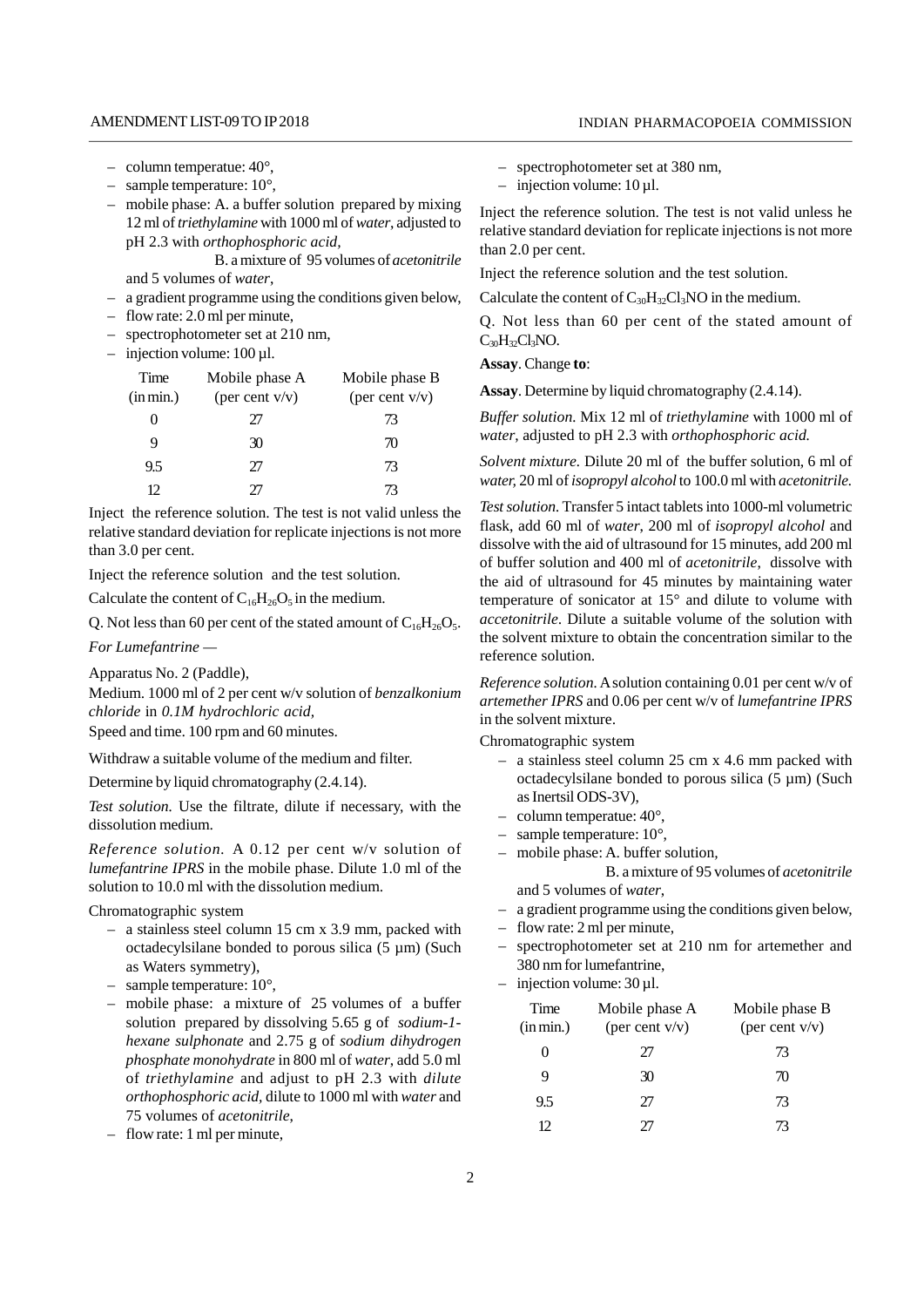#### INDIAN PHARMACOPOEIA COMMISSION

Inject the reference solution. The test is not valid unless the relative standard deviation for replicate injections is not more than 2.0 per cent for lumefantrine and not more than 3.0 per cent for artemether.

Inject the reference solution and the test solution.

Calculate the content of  $C_{16}H_{26}O_5$  and  $C_{30}H_{32}Cl_3NO$  in the tablets.

**Storage**. Store protected from light, at a temperature not exceeding 30°.

## **Aspirin Gastro-resistant and Atorvastatin Capsules**.Page 4614

**Dissolution**. *For Aspirin —*

A. Chromatographic system

Insert after line 2

– sample temperature: 15º,

B. Line 2

Change **from**: 1000 ml of *phosphate buffer pH 6.8,* **to** : 1000 ml of *mixed phosphate buffer pH 6.8,*

Line 3

Change **from**: Speed and time. 75 rpm and 30 minutes. **to** : Speed and time. 100 rpm and 45 minutes.

## **Aspirin Gastro-resistant and Rosuvastatin Capsules**. Page 4617

**Dissolution**. *For Aspirin —*

A. Chromatographic system

Insert after line 2

– sample temperature: 15º,

## **Atomoxetine Hydrochloride**. Page 1284

Change **from**: Atomoxetine Hydrochloride contains not less than 98.0 per cent and not more than 102.0 per cent of  $C_{11}H_{12}I_3NO_2$ , calculated on the anhydrous basis.

**to** : Atomoxetine Hydrochloride contains not less than 98.0 per cent and not more than 102.0 per cent of  $C_{17}H_{21}NO, HCl$  calculated on the anhydrous basis.

### **Benzoic Acid**. Page 1346

**Identification**. Change **to**:

### **Identification**

A. Melting point (2.4.21). 121° to 124°.

B. A 5.0 per cent w/v solution in *ethanol (95 per cent)*, gives reaction (a) of benzoates (2.3.1).

## **Buprenorphine and Naloxone Sublingual Tablets**. Page 4622

Para 1, line 3

Change **from**: 94.0 per cent

**to** : 90.0 per cent

Line 4

Change **from**: 106.0 per cent

**to** : 110.0 per cent

## **Assay**

*Test solution*. Change **to**:

*Test solution*. Disperse a suitable numbers of intact tablets (not less than 13 tablets) in 35 ml of the solvent mixture with the aid of ultrasound for 15 minutes with occasional swirling and shake for 15 minutes, dilute with the solvent mixture to obtain a solution containing 0.052 per cent w/v of Buprenorphine.

Reference solution. Change **to**:

*Reference solution.* A solution containing 0.057 per cent w/v of *buprenorphine hydrochloride IPRS* and 0.013 per cent w/v of *naloxone hydrochloride IPRS* in the solvent mixture.

## **Calcium Folinate Injection**.Page 1456

**Related substances**. Last para, line 9 and 10

Change **from**: The sum of areas of all the secondary peaks

**to** : The sum of areas of all the secondary peaks, other than folinate impurity A

## **Cyclosporine Eye Drops**. Page 4630

Para 1

Change **to**: Cyclosporine Eye Drops is a sterile solution of Cyclosporine in a suitable vehicle.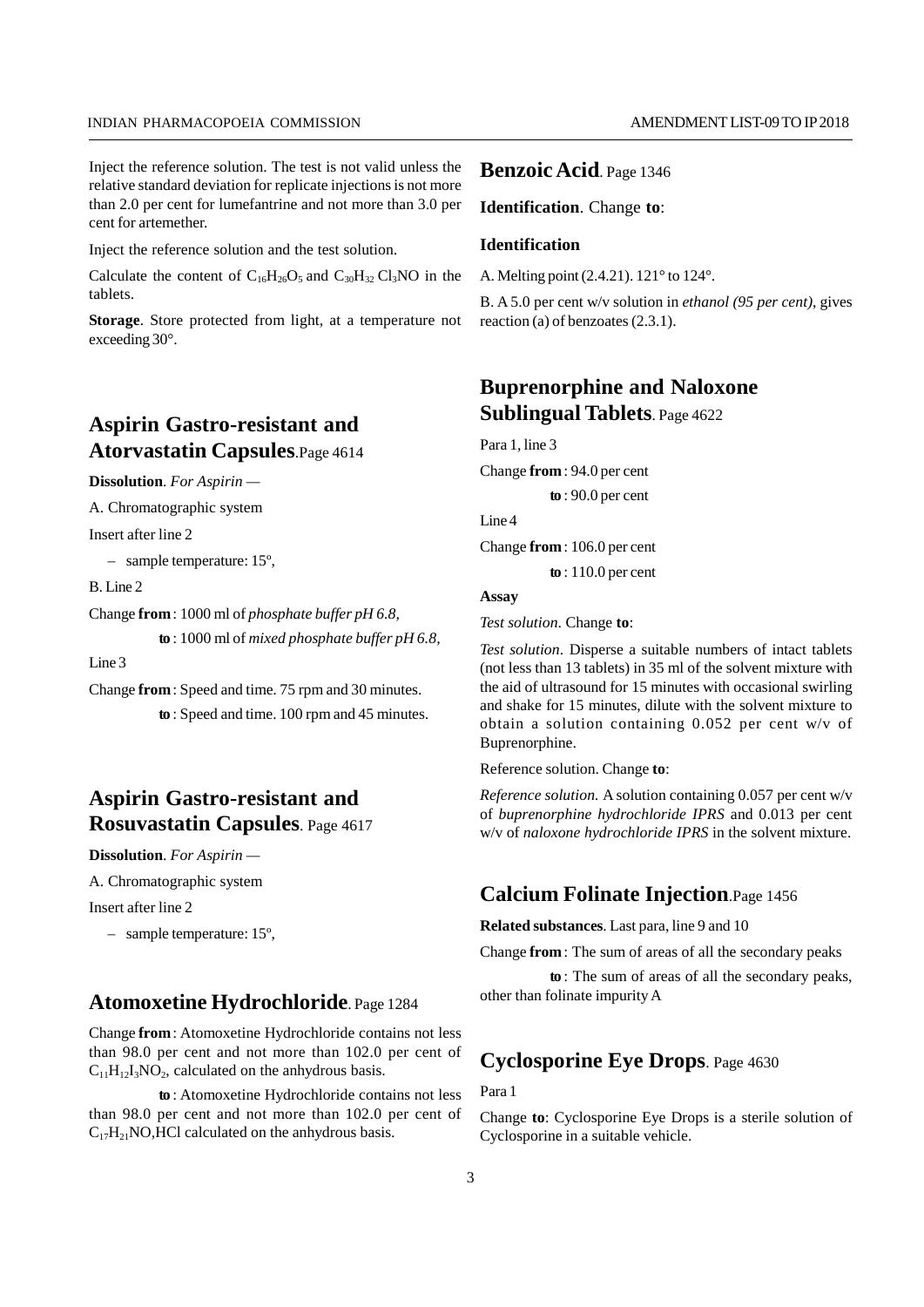**Assay**. Change **to**:

**Assay**. Determine by liquid chromatography (2.4.14).

*Test solution*. Dilute a suitable volume of the eye drops containing 20 mg of Cyclosporine to 100.0 ml with *methanol.*

*Reference solution*. A 0.02 per cent w/v solution of *cyclosporine IPRS* in *methanol.*

Chromatographic system

- a stainless steel column 25 cm  $\times$  4.6 mm, packed with dimethylsilane bonded to porous silica  $(5 \mu m)$ ,
- column temperature:  $70^{\circ}$ ,
- mobile phase: a mixture of 55 volumes of *acetonitrile*, 40 volumes of *water,* 5 volumes of *methanol* and 0.05 volume of *orthophosphoric acid,*
- flow rate: 1 ml per minute,
- spectrophotometer set at 210 nm,
- injection volume:  $20 \mu l$ .

Inject the reference solution. The test is not valid unless the column efficiency is not less than 700 theoretical plates, the tailing factor is not more than 1.5 and the relative standard deviation for replicate injections is not more than 2.0 per cent.

Inject the reference solution and the test solution.

Calculate the content of  $C_{62}H_{111}N_{11}O_{12}$  in the eye drops.

## **Dolutegravir, Lamivudine and Tenofovir Disoproxil Fumarate Tablets**.

Page 4641

### **Dissolution**. Last para

Change **to**: Calculate the content of  $C_8H_{11}N_3O_3S$  in test solution (a) and  $C_{19}H_{30}N_5O_{10}P_{,}C_4H_4O_4$  and  $C_{20}H_{19}F_2N_3O_5$  in test  $^{18}$ solution (b) in the medium.

### **Ferrous Ascorbate**. Page 465

#### **Assay**

*Ascorbic acid*, line 5

Change **from**: wine-red

**to** : persistent blue

## **Glycerin**. Page 4658

**Impurity A and related substances**. Change **to**:

**Ethylene glycol, diethylene glycol and related substances**. Determine by gas chromatography (2.4.13).

INDIAN PHARMACOPOEIA COMMISSION

*Test solution.* Mix 5.88 g of Glycerin in *methanol* and dilute to 100.0 ml with *methanol.*

*Reference solution (a).* A solution containing 0.1 per cent w/v, each of, *ethylene glycol IPRS* and *diethylene glycol IPRS* in *methanol*. To 5.0 ml of the solution, add accurately weighed quantity of 5.88 g of Glycerin and dilute to 100.0 ml with *methanol*.

*Reference solution (b).*A solution containing 0.05 per cent w/v, each of, *glycerin*, *ethylene glycol IPRS* and *diethylene glycol IPRS* in *methanol*.

Chromatographic system

- a fused silica column  $30 \text{ m} \times 0.32 \text{ mm}$ , packed with 14 per cent cyanopropylphenyl and 86 per centdimethylpolysiloxane (1µm) (Such as DB-1701),
- temperature:
- column. 100° to 220° @ 7.5° per minute, maintained at 220°,
- inlet port. 220° and detector 250°,
- split ratio: 1:20,
- flame ionization detector,
- flow rate: 38 cm per second using nitrogen as thecarrier gas,
- injection volume: 1µl.

The elution order is ethylene glycol, diethylene glycol and glycerin.

Inject reference solution (a) and (b). Run the chromatogram 3 times the retention time of the glycerin peak.The test is not valid unless the resolution between the peaks due to ethylene glycol and diethylene glycol is not less than 40 and between the peaks due to diethylene glycol and glycerin is not less than 10 in the chromatogram obtained with reference solution (b) and the relative standard deviation for replicate injections is not more than 10 per cent in the chromatogram obtained with reference solution (a).

Inject reference solution (a) and the test solution. In the chromatogram obtained with the test solution, the area of any peak corresponding to ethylene glycol and diethylene glycol, each of, is not more than the area of the corresponding peaks in the chromatogram obtained with reference solution (a) (0.1 per cent) and the area of any other secondary peak is not more than 0.1 per cent, calculated by area normalisation.

The sum of all the impurities is not more than 1.0 per cent.

## **Imipenem and Cilastatin Injection**. Page

2280

Assay Insert before **Test solution**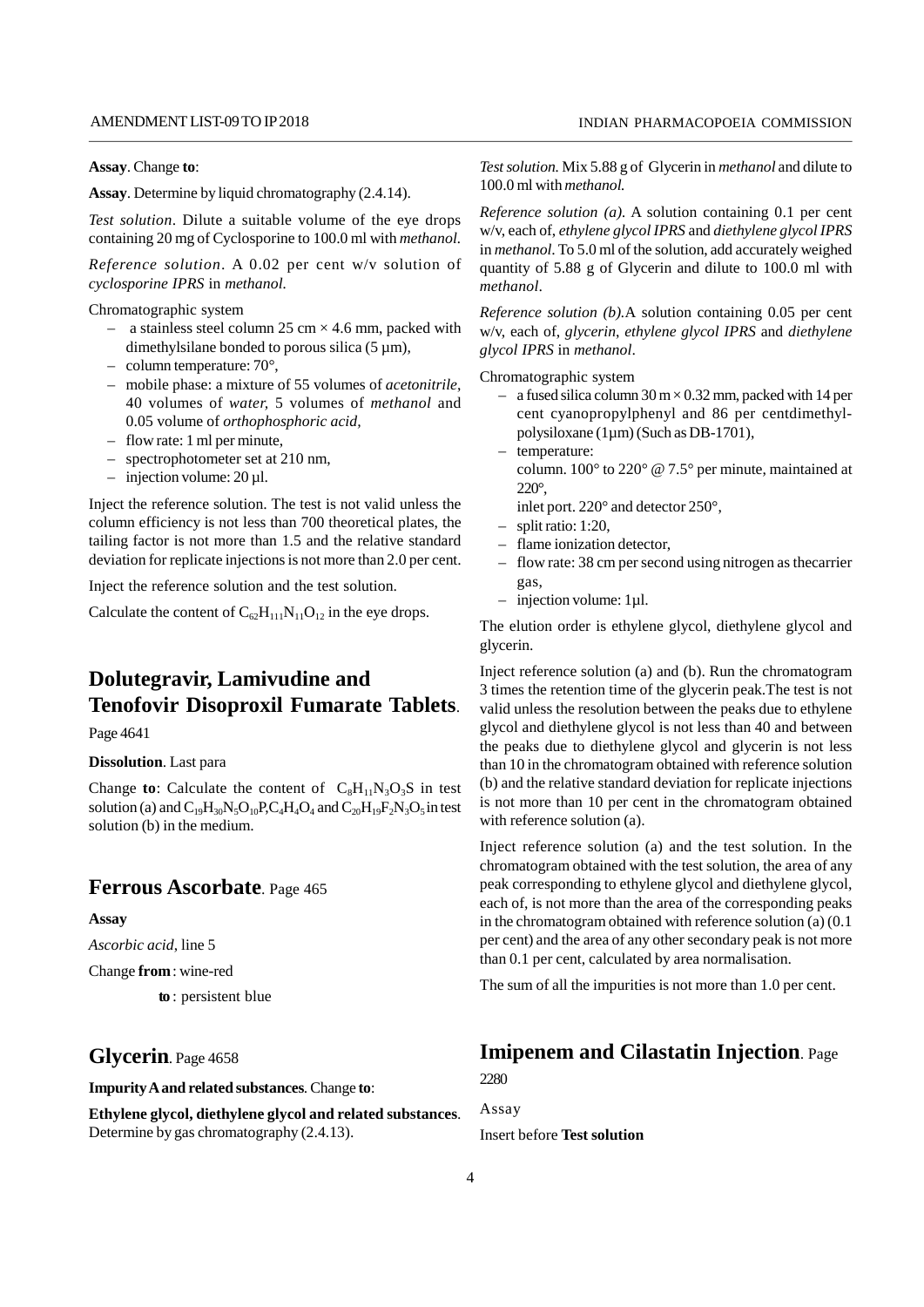*Buffer solution pH 6.8.* Dissolve 0.14 g of *monobasic potassium phosphate* in 900 ml of *water*, adjusted to pH 6.8 with *0.5M sodium hydroxide* or *0.5 M orthophosphoric acid* and dilute to 1000 ml with *water* and filter.

## **Isopropyl Alcohol**. Page 4663

**Relative density**.

Change **to**: 0.785 to 0.789 determined at 20°.

**Benzene and related substances**. After chromatographic system, para 3, line 4

Change **from**: due to 2- butanol (0. 3 per cent).

**to** : due to 2- butanol in the chromatogram obtained with reference solution (a) (0.3 per cent).

#### **Assay**. Change **to**:

**Assay**. Determine by gas chromatography (2.4.13), as described under Benzene and related substances.

Inject reference solution (a). The test is not valid unless the resolution between the peaks due to 1-propanol and 2-butanol is not less than 10.

Inject test solution (a). Calculate the content of  $C_3H_8O$  by area normalization.

## **Isopropyl Rubbing Alcohol**. Page 4665

**Assay**. Chromatographic system, line 3

Change **from**: 1.8 µm

**to** : 1.4 µm

## **Lamivudine and Zidovudine Tablets**.

### Page 4668

#### **Related substances**.

Chromatographic system, line 1 Change **from**: 3.0 mm

**to** : 4.6 mm

Line 9

Change **from**: 0.5 ml per minute **to** : 1 ml per minute

## **Luliconazole**. Page 4673

Para 2, Insert at the end calculated on the dried basis.

### **Luliconazole Lotion**. Page 4675

### **Related substances**.

B. *For Luliconazole Z form* and other related substances. After chromatographic system, para 2, line 3

Change **from**: 3.0.

**to** : 2.0.

### **Menotropin**. Page 2524

Insert synonym

Menotrophin

### Insert after **Tests**

*NOTE — Menotropin is prepared by suitable collection and extraction procedures followed by purification steps. The method of preparation includes steps that have been shown to remove and / or inactivate extraneous agents including viral agents as determined by a suitable risk based approach as approved by the regulatory authority. The drug substance is negative for HIV, HCV and HBV using validated NAT (Nucleic Acid Test) based assays.*

## **Menotropin for Injection**. Page 2526

Insert synonym Menotrophin for Injection

Insert after **Tests**

*NOTE — Tests for Hepatitis B Surface antigen, HCV antibodies and HIV antibodies may be omitted if the menotropin for injection is prepared from menotropin complied as per monograph in current edition of IP. If any excipient of human origin isused, the injection must be free from HIV, HCV and HBV, confirmed by using validated NAT (Nucleic Acid Test) based assays.*

## **Mitomycin Injection**. Page 2623

### **Assay**. *Test solution*

Change **to**: *Test solution*. Add an accurately measured volume of *N,N-dimethylacetamide* to 1 container of mitomycin for injection to obtain a solution containing 0.05 per cent w/v of Mitomycin.

## **Quiniodochlor**. Page 3070

## **Related substances**. *Test solution,*line 4 and 5

Change **from**: *5-chloro-7-iodo-8-hydroxyquinoline* **to** : *5-7-diiodo-8-hydroxyquinoline*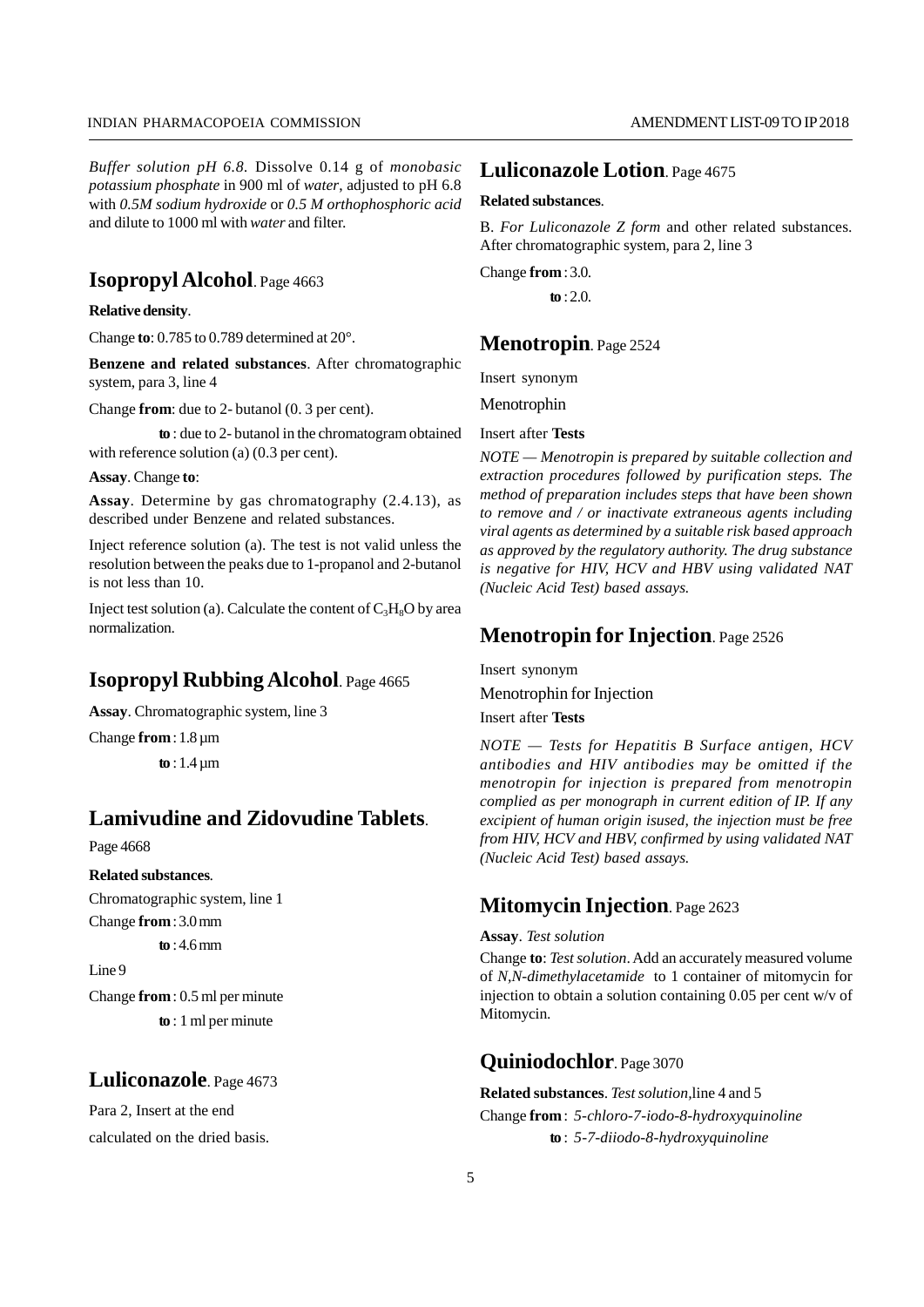## **Rabeprazole Gastro-resistant and Itopride Prolonged-release Capsules**.

Page 4695

**Dissolution**. Change **to**:

**Dissolution** (2.5.2).

*For Rabeprazole Sodium* —

*NOTE — Prepare the solutions immediately before use, protect the solutions from light.*

A. Apparatus No. 2 (Paddle), Medium. 750 ml of *0.1 M hydrochloric acid*, Speed and time. 50 rpm and 2 hours.

Determine by liquid chromatography (2.4.14).

*Solvent mixture*. Equal volumes of mobile phase A and B.

*Test solution*. Withdraw the medium completely without any loss of residue. Transfer the residue into 50-ml volumetric flask, disperse in 25 ml of mobile phase B, with the aid of ultrasound with intermittent shaking for 10 minutes, at a temperature not exceeding 20°. Add 15 ml of mobile phase A, further ultrasound for 25 minutes with intermittent shaking, at a temperature not exceeding 20°, allow to be at room temperature and dilute to volume with mobile phase A, filter. Dilute 5.0 ml of the solution to 100.0 ml with the solvent mixture.

*Reference solution.* A 0.002 per cent w/v solution of *rabeprazole sodium IPRS* in the solvent mixture.

Chromatographic system

*methanol*,

- a stainless steel column 15 cm  $\times$  4.6 mm, packed with octylsilane bonded to porous silica  $(5 \mu m)$  (Such as Hypersil BDS C8),
- sample temperature: 10º,
- mobile phase: A. a buffer solution prepared by dissolving 3.4 g of *potassium dihydrogen orthophosphate* in 1000 ml of *water*, adjusted to pH 7.3 with *triethylamine*,<br>B. equal volumes of *acetonitrile* and

– a gradient programme using the conditions given below,

– flow rate: 1 ml per minute,

– spectrophotometer set at 284 nm,

 $-$  injection volume: 20 µl.

| Time<br>(in min.) | Mobile phase A<br>(per cent $v/v$ ) | Mobile phase B<br>(per cent $v/v$ ) | $C_{18}H_2$  |
|-------------------|-------------------------------------|-------------------------------------|--------------|
| 0                 | 62                                  | 38                                  | <b>Relat</b> |
| 11                | 62                                  | 38                                  | <b>Relat</b> |
| 12                | 40                                  | 60                                  | (2.4.14)     |
| 15                | 40                                  | 60                                  | <b>NOTI</b>  |
| 16                | 62                                  | 38                                  | prote        |
| 20                | 62                                  | 38                                  | Solve.       |
|                   |                                     |                                     |              |

Inject the reference solution. The test is not valid unless the column efficiency is not less than 2000 theoretical plates, the tailing factor is not more than 2.0 and the relative standard deviation for replicate injections is not more than 2.0 per cent.

Inject the reference solution and the test solution.

Calculate the content of  $C_{18}H_{20}N_3O_3S$ Na released in the acid medium by subtracting the content of  $C_{18}H_{20}N_3O_3S$ Na in the test solution from the total content of rabeprazole sodium  $C_{18}H_{20}N_3O_3S$ Na determined in the Assay.

Complies with the acceptance criteria given under acid stage.

B. Apparatus No. 2 (Paddle),

Medium. 1000 ml of a buffer solution pH 8.0 prepared by dissolving 1.56 g of *anhydrous disodium hydrogen phosphate* in 900 ml of *water,* adjusted to pH 8.0 with *dilute orthophosphoric acid* and dilute to 1000 ml with *water*. Add 5 g of *sodium lauryl sulphate* and mix,

Speed and time. 100 rpm and 30 minutes.

Determine by liquid chromatography (2.4.14).

Transfer another 6 capsules and run the apparatus for 2 hours in *0.1 M hydrochloric acid.* Decant the medium without losing the residue, add the buffer solution pH 8.0 and run the apparatus for 30 minutes. Withdraw a suitable volume of the medium and filter.

*Testsolution.* To 5.0 ml of the filtrate, add immediately 2.0 ml of *0.2M sodium hydroxide* and dilute to 10.0 ml with the dissolution media.

*Reference solution*. Dissolve 50 mg of *rabeprazole sodium IPRS* in 10 ml of *0.2 M sodium hydroxide*, with the aid of ultrasound, and dilute to 100.0 ml with the dissolution medium. To 1.0 ml of the solution, add 10 ml of *0.2 M sodium hydroxide* and diluteto 50.0 ml with the dissolution medium.

Use chromatographic system as described under test A, using following modification.

– sample temperature: 20º,

Inject the reference solution and the test solution.

Calculate the content of  $C_{18}H_{20}N_3O_3S$ , Na in the medium.

Q. Not less than 70 per cent of the stated amount of  $C_{18}H_{20}N_3O_3S_3Na.$ 

**Related substances**. Change **to**:

**Related substances**. Determine by liquid chromatography (2.4.14).

*NOTE — Prepare the solutions immediately before use, protect the solutions from light.*

*Solvent mixture*. Equal volumes of mobile phase A and B.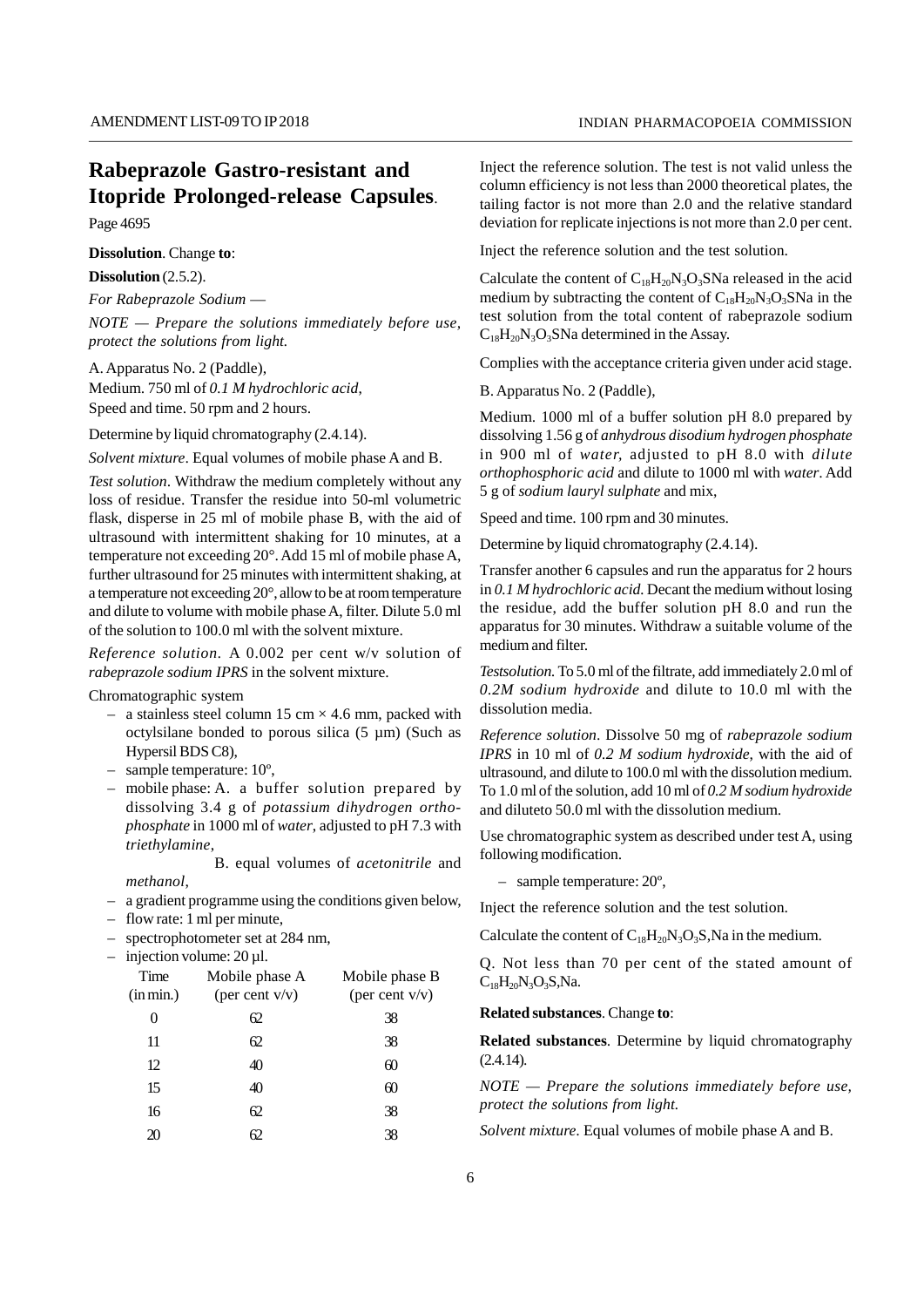*Test solution*. Disperse a quantity of the mixed powered content of the capsules containing 100 mg of Rabeprazole Sodium in 250 ml of mobile phase B, with the aid of ultrasound for 10 minutes with intermittent shaking, at a temperature not exceeding 20°. Add 100 ml of mobile phase A, further ultrasound for 20 minutes with intermittent shaking, at a temperature not exceeding 20°, allow to be at room temperature and dilute to 500.0 ml with mobile phase A, filter.

*Reference solution.* A solution containing 0.02 per cent w/v of *rabeprazole sodium IPRS* and 0.15 per cent w/v of *itopride hydrochloride IPRS* in the solvent mixture. Dilute 2.0 ml of the solution to 200.0 ml with the solvent mixture.

Use chromatographic system as described under Dissolution with the following modification.

– a stainless steel column 25 cm  $\times$  4.6 mm, packed with octadecylsilane bonded to porous silica (5 µm) (Such as Kromasil C18),

| Time      | Mobile phase A    | Mobile phase B    |                 |
|-----------|-------------------|-------------------|-----------------|
| (in min.) | (per cent $v/v$ ) | (per cent $v/v$ ) | Ren             |
| $\theta$  | 75                | 25                |                 |
| 60        | 50                | 50                | <b>Relat</b>    |
| 70        | 50                | 50                | Chang           |
| 72        | 75                | 25                | with 1<br>volun |
| 80        | 75                | 25                | Dilute          |

Inject the reference solution. The test is not valid unless the column efficiency is not less than 2000 theoretical plates, the tailing factor is not more than 2.0 and the relative standard deviation for replicate injections is not more than 5.0 per cent.

Inject the reference solution and the test solution. In the chromatogram obtained with the test solution, the area of any peak at a relative retention time of about 0.21, 0.52 and 1.83 with respect to itopride peak, each of, is not more than  $0.75$ times the area of the itopride peak in the chromatogram obtained with the reference solution (0.75 per cent), the sum of the areas of all the secondary peaks related to itopride is not more than the area of the itopride peak in the chromatogram obtained with the reference solution (1.0 per cent). The area of any other secondary peak is not more than the area of the rabeprazole peak in the chromatogram obtained with the reference solution (1.0 per cent) and the sum of the areas of all the secondary peaks, excluding itopride impurities is not more than twice the area of the rabeprazole peak in the chromatogram obtained with the reference solution (2.0 per cent).

**Assay**. Change **to**:

**Assay**. Determine by liquid chromatography (2.4.14), as described under Dissolution with the following modifications.

*Test solution.* Mix the contents of 20 capsules. Disperse a quantity of the mixed powdered contents equivalent to

100 mg of Rabeprazole Sodium in 125 ml of mobile phase B, with the aid of ultrasound with intermittent shaking for 10 minutes, at a temperature not exceeding 20°. Add 100 ml of mobile phase A, further ultrasound with intermittent shaking for 25 minutes,at a temperature not exceeding 20°. Allow to be at room temperature and dilute to 250.0 ml with mobile phase A, filter. Dilute 5.0 ml of the solution to 100.0 ml with the solvent mixture.

*Reference solution.* A solution containing 0.04 per cent w/v of *rabeprazole sodium IPRS* and 0.3 per cent w/v of *itopride hydrochloride IPRS* in the solvent mixture. Dilute 5.0 ml of the solution to 100.0 ml with the solvent mixture.

Inject the reference solution and the test solution.

Calculate the content of  $C_{18}H_{20}N_3O_3S$ Na and  $C_{20}H_{26}N_2O_4HCl$ in the capsules.

## **Remdesivir Injection**. Page 4702

### **Related substances**. *Test solution*

Change **to**: *Test solution.* Reconstitute 5 vials with 20 ml each, with the solvent mixture and pool the contents in 200-ml volumetric flask, dilute to volume with the solvent mixture. Dilute a suitable volume with the solvent mixture to obtain a solution containing 0.1 per cent w/v of Remdesivir.

#### **Assay**. *Test solution*

Change **to**: *Test solution.* Reconstitute 5 vials with 20 ml each, with the solvent mixture and pool the contents in 200-ml volumetric flask, dilute to volume with the solvent mixture. Dilute 2.0 ml of the solution to 50.0 ml with the solvent mixture.

## **Streptokinase Injection**. Page 3263

#### Insert after **Tests**

*NOTE — Tests for Streptodornase and Streptolysin may be omitted if the Streptokinase injection is prepared from Streptokinase complied as per monograph in current edition of IP.*

## **Tenofovir Alafenamide Fumarate**.Page

#### 4716

**Fumaric acid and tenofovir impurity**. After chromatographic system, RRT table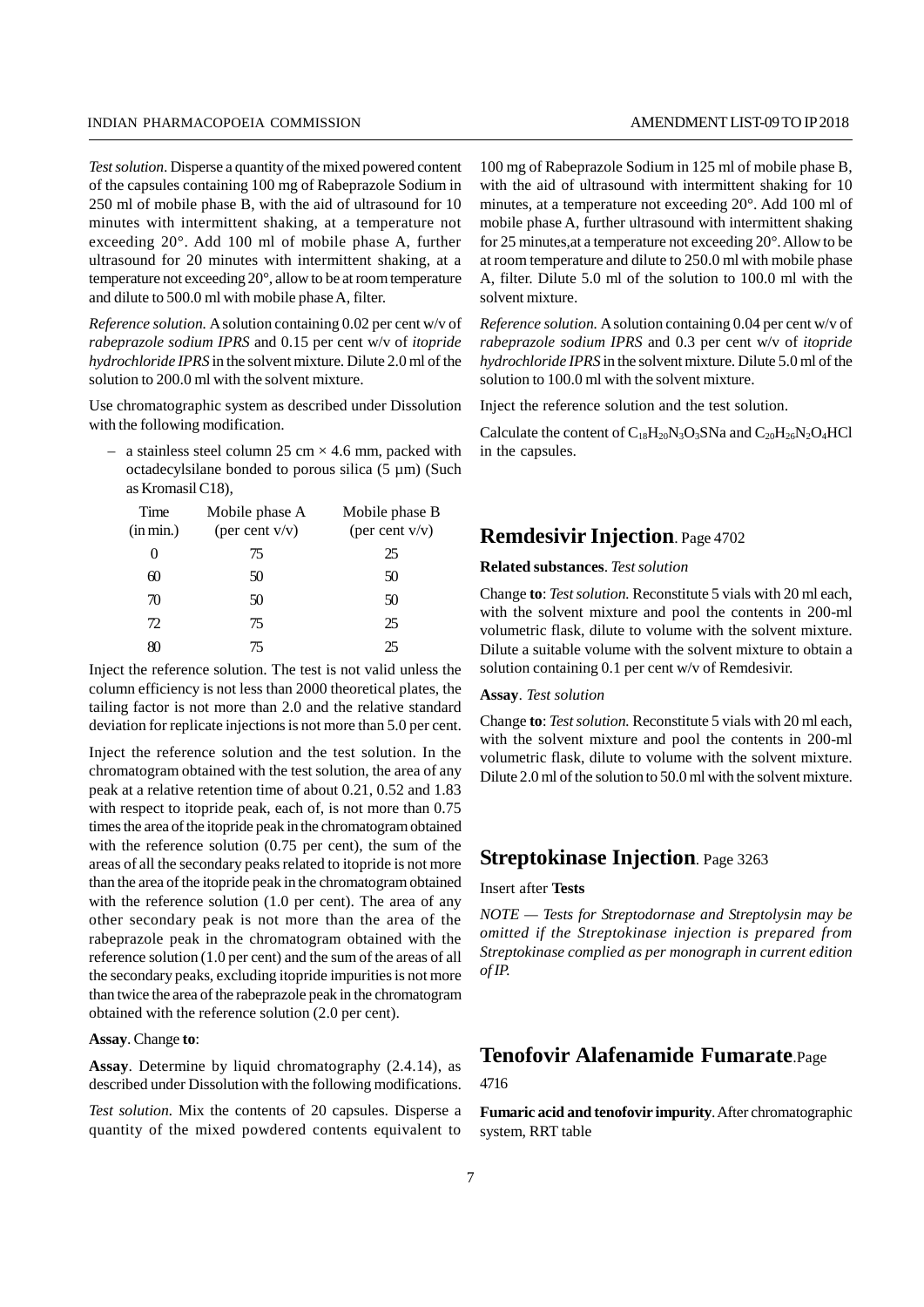#### Change **from**:

| Name                            | Relative<br>retention time |
|---------------------------------|----------------------------|
| Tenofovir alafenamide           | 1.0                        |
| Fumaric acid <sup>1</sup>       | 3.5                        |
| Tenofovir impurity <sup>2</sup> | 75                         |

<sup>1</sup>(2*E*)-but-2-enedioic acid,

<sup>2</sup>({[1-(6-amino-9*H*-purin-9-yl)propan-2-yl]oxy}methyl) phosphonic acid.

#### **to**:

| Name                                   | Relative<br>retention time |
|----------------------------------------|----------------------------|
| Fumaric acid <sup>1</sup>              | 0.2                        |
| Tenofovir impurity <sup>2</sup>        | 0.43                       |
| Tenofovir alafenamide (Retention time: |                            |
| about 17 minutes)                      | 1.0                        |

<sup>1</sup>(2E)-but-2-enedioic acid,

 $^{2}$ ({[1-(6-amino-9*H*-purin-9-yl)propan-2-yl]oxy}methyl) phosphonic acid.

### Last para

Change **to**: Inject reference solution (c) and the test solution.

## **Thiamine Mononitrate**. Page 4724

### **Related substances**.

Change **from**:*Reference solution (a).* A 0.00035 per cent w/v solution of *thiamine mononitrile RS* in *water*.

**to** : *Reference solution (a).* Dissolve 35 mg of *thiamine mononitrile IPRS* in 15.0 ml of 5 per cent v/v solution of *glacial acetic acid* and dilute to 100.0 ml with*water*. Dilute 1.0 ml of the solution to 100.0 ml with*water*.

**Last para**, lines 17 to 19

Change **from**: Ignore any peak with an area less than 0.5 times the area of the principal peak in the chromatogram obtained with reference solution (a) (0.05 per cent).

**to** : Ignore the peak due to nitrate ion at relative retention time of about 0.05 and any peak with an area less than 0.5 times the area of the principal peak in the chromatogram obtained with reference solution (a) (0.05 per cent).

## **Tigecycline**. Page 4730

**Sterility**. Delete the following requirement

### INDIAN PHARMACOPOEIA COMMISSION

retention time *additional requirement. Ticarcillin Monosodium Monohydrate intended for use in the manufacture of Parenteral Preparations without a further sterilisation procedure complies with the following*

**Sterility**(2.2.11). Complies with the test for sterility.

## **Tigecycline Injection**. Page 4732

Para 2

Change **to**: The injection is constituted by dissolving the contents of the sealed container in the requisite amount of sterile Water for Injections or other suitable solvent, immediately before use.

## **BLOOD AND BLOOD-RELATED PRODUCTS**

## **Human Albumin**. Page 3920

### **Description**.

Change **to**: A clear, slightly viscous liquid, it is almost colourless to greenish yellow or amber to green, depending on protein concentration and the method of fractionation used.

### **Tests**

### **Haem content**.

Change **from**: Dilute the preparation under examination.........at 403 nm using water as the compensation liquid is not more than 0.15(2.4.7).

**to** : Dilute the preparation under examination.........at 403 nm using 0.9 per cent solution of Sodium chloride as the compensation liquid is not more than 0.15 (2.4.7).

## **BIOTECHNOLOGY DERIVED THERAPEUTIC PRODUCTS**

## **Follicle Stimulating Hormone**. Page 3983

**Follitropin oligomer**s.Change **to**:

**Follitropin oligomers**. Determine by Size-exclusion chromatography (2.4.16) using the normalisation procedure.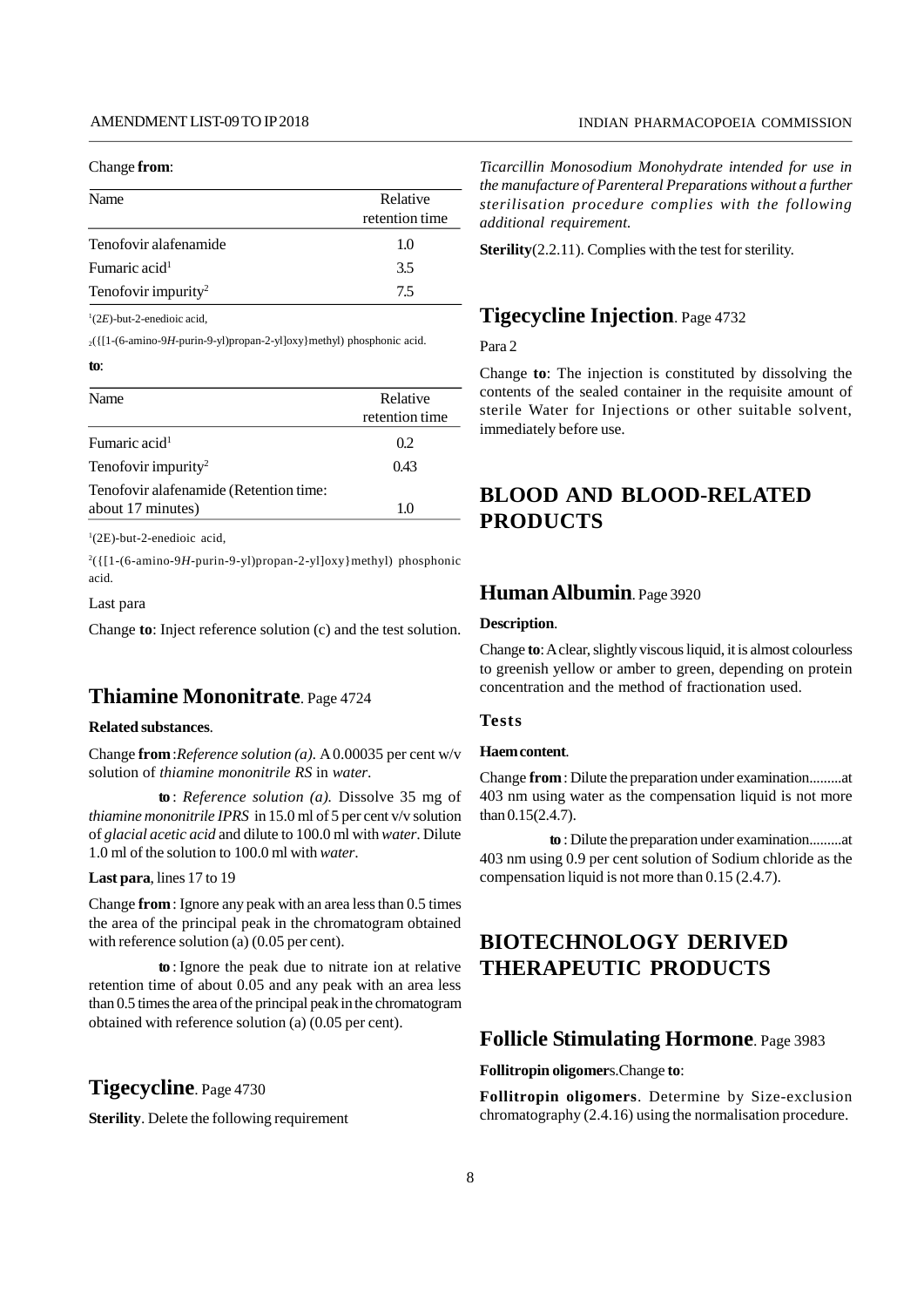*Solution (a).* Dissolve 118 mg of *sodium dihydrogen phosphate*, 1.65 g of *disodium hydrogen phosphate dihydrate*, and 30.0 g of*sucrose* in 40 ml of*water* and dilute to 100 ml with the same solvent.

S*olution (b).* Dissolve 1 mg of *bovine albumin* in 30 ml of solution (a).

*Test solution*. Dissolve the preparation under examination in solution (a) to obtain a concentration of 0.25 mg per ml.

*Reference solution (a).* Dissolve *follitropin IPRS* in solution (a) to obtain a concentration of 0.25 mg per ml.

*Reference solution (b).* Dissolve the contents of a vial of *follitropin IPRS* in 200 µl of solution (a) and mix with the same volume of solution (b). If necessary, dilute further with solution (a) to obtain a concentration of 0.25 mg per ml.

Chromatographic system

- a stainless steel column 30 cm x 7.8 mm packed with hydrophilic silica gel of a grade suitable for fractionation of globular proteins in the relative molecular mass range of 10000 to 500000 (5 µm),
- mobile phase. a buffer solution prepared by dissolving 14.2 g of *anhydrous sodium sulphate* in 1000 ml of *0.1 M phosphate buffer solution pH 6.7*,
- flow rate: 0.5 ml per minute,
- spectrophotometer set at 215 nm,
- $-$  injection volume: 100 µl.

Inject reference solution (b). The test is not valid unless the resolution between the peaks due to bovine albumin and follitropin is not less than 1.2.

Inject reference solution (a) and the test solution. The chromatogram obtained with the test solution should correspond to the chromatogram obtained with reference solution (a). The sum of the peaks with the retention time less than that of the principal peak is not more than 0.5 per cent of the total peaks area.

#### **Free subunits**.

Last Para, Line 6

**Delete** the following requirement.

(iv): the recovery is not less than 75 per cent and not more than 125 per cent.

## **Follicle Stimulating Hormone Concentrated Solution**. Page 3991

**Follitropin oligomers**. Change **to**:

**Follitropin oligomers**. Determine by Size-exclusion chromatography (2.4.16) using the normalisation procedure.

*Solution (a).* Dissolve 118 mg of *sodium dihydrogen phosphate*, 1.65 g of *disodium hydrogen phosphate dihydrate*, and 30.0 g of*sucrose* in 40 ml of*water* and dilute to 100 ml with the same solvent.

S*olution (b).* Dissolve 1 mg of *bovine albumin* in 30 ml of solution (a).

*Test solution*. Dissolve the preparation under examination in solution (a) to obtain a concentration of 0.25 mg per ml.

*Reference solution (a).* Dissolve *follitropin IPRS* in solution (a) to obtain a concentration of 0.25 mg per ml.

*Reference solution (b).* Dissolve the contents of a vial of *follitropin RS* in 200 µl of solution (a) and mix with the same volume of solution (b). If necessary, dilute further with solution (a) to obtain a concentration of 0.25 mg per ml.

Chromatographic system

- a stainless steel column 30 cm x 7.8 mm packed with hydrophilic silica gel of a grade suitable for fractionation of globular proteins in the relative molecular mass range of 10000 to 500000 (5µm),
- mobile phase. a buffer solution prepared by dissolving 14.2 g of *anhydrous sodium sulphate* in 1000 ml of *0.1 M phosphate buffer solution pH 6.7*,
- flow rate: 0.5 ml per minute,
- spectrophotometer set at 215 nm,
- $-$  injection volume: 100 µl.

Inject reference solution (b). The test is not valid unless the resolution between the peaks due to bovine albumin and follitropin is not less than 1.2.

Inject reference solution (a) and the test solution. The chromatogram obtained with the test solution should correspond to the chromatogram obtained with reference solution (a). The sum of the peaks with the retention time less than that of the principal peak is not more than 0.5 per cent of the total peaks area.

#### **Free subunits**.

Last Para, Line 6

**Delete** the following requirement.

(iv): the recovery is not less than 75 per cent and not more than 125 per cent.

## **Follicle Stimulating Hormone Injection**.

Page 3999

**Follitropin oligomers**. Change **to**:

**Follitropin oligomers**. Determine by Size-exclusion chromatography (2.4.16) using the normalisation procedure.